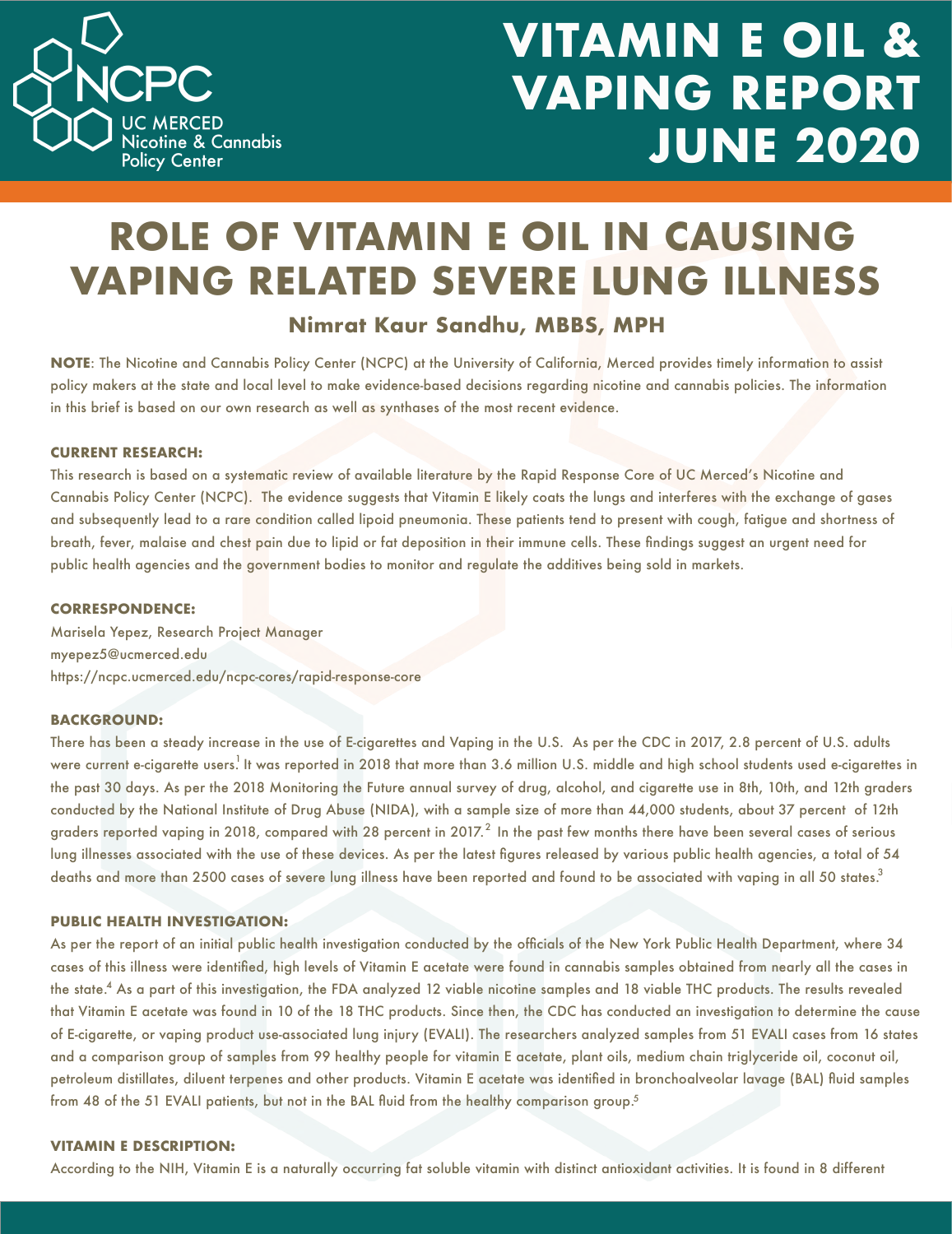

## **VITAMIN E OIL & VAPING REPORT JUNE 2020**

forms, of which alpha tocopherol is found to be useful for human beings. It occurs naturally in foods such as nuts, seeds and vegetable oils. Besides its antioxidant effect, it also plays an important role in gene regulation, cell signaling and immune response.<sup>6</sup> Recently, it has been in the news due to its association with the occurrence of serious lung illnesses in individuals who have used Electronic cigarettes and Vape pens.

#### **MECHANISM OF ACTION:**

Vitamin E acetate is a chemical which is routinely used in a variety of dietary supplements and skin care products. It is also used as an oil a variety of marijuana products as a thickening agent. During the process of vaping, the oil gets heated and evaporates. Thereafter, it enters the lungs, where it cools down and coats the lung surface. While Vitamin E can be easily broken down in the digestive tract, there is no known mechanism to break down the Vitamin E which coats the lungs. It may interfere with the exchange of gases and subsequently lead to a rare condition called lipoid pneumonia. These patients tend to present with cough, fatigue and shortness of breath, fever, malaise and chest pain due to lipid or fat deposition in their immune cells. Moreover, when the lung cells die, they generate an inflammatory response leading to the entry of additional cells into the lungs to clean up the debris. This inflammatory reaction may eventually lead to the accumulation of liquid in the lungs which may further lead to difficulty in breathing. $^7$ 

#### **POLICY IMPLICATIONS:**

According to the 2018 National Survey on Drug Use and Health marijuana is the most widely used illicit drug among youth between the ages of 12 to 17 years. The NIDA has reported that nearly 7 in 10 teenagers are currently exposed to ads related to E- cigarettes. Most of them are not aware of what they are smoking in their E- cigarettes with nearly 66 percent responding that it was just flavoring and nothing else. There has been a sharp increase in the number of high school seniors who admitted to vaping in the past month up from 7.5 percent in 2018 to 14 percent in 2019. Although initially marketed as a way to quit regular cigarettes, most teenagers responded that the top 3 reasons to vape were to experiment (60.9 percent), flavor of the product (41.7 percent) and to have a good time with friends (37.9 percent), with only 6.1 percent reporting that they used them to quit smoking. $^{\rm 8}$ 

In the recent years there has been growing support for the legalization of marijuana use in many states across the U.S. As per the recent figures 33 states and the district of Columbia have passed laws which permit the legal use of marijuana in some form. This has led to a spike in marijuana use in the country. The use of flavoring agents has been major driver of growth in sales among teenagers and youth which has led to disastrous consequences. One of the current policy recommendations include restricting or banning the use of flavored vape products. In recent months, Massachusetts and other states, including Michigan, Montana, New York, Oregon, Rhode Island, Utah and Washington, have temporarily banned or restricted the sale of vaping products. Recently the FDA announced a ban on the production and sale of flavored vaping products and raised the legal age for purchasing such products from 18 to 21 years. $^{\circ}$ 

 While these policies help to curb the use of these products among the vulnerable youth population, it falls short in addressing the problem of the ease of availability of contaminated vape products in the illicit market. According to the New York State Department of Public Health, Vitamin E was not approved as an additive for the state's legal marijuana program. It has been noted that most of the cases which have been reported so far, have used vaping products which were bought on the streets with only a single case involving products bought from a legal dispensary. The FDA reports that in most of the cases associated with the use of THC products, the fluids contained vitamin E acetate, at an average concentration of 50 percent by weight with the range varying from 23 to 88 percent. $^{\rm lo}$ The researchers discovered that pure THC oil has a viscosity similar to that of vitamin E acetate and that mixing THC oil with vitamin E acetate was very common in the illicit market. $^{\mathrm{11}}$ 

The latest study published in the New England Journal of Medicine in which the researchers discovered the presence of Vitamin E acetate in samples collected form 48 out of 51 EVALI patients in 16 states provides strong evidence linking the compound to the occurrence of lung injury.<sup>12</sup> Despite the discovery of this association little has been done to curb the flow of contaminated vape pens in the illicit market beyond trying to educate users not to purchase such products or to purchase only from legal dispensaries and vendors